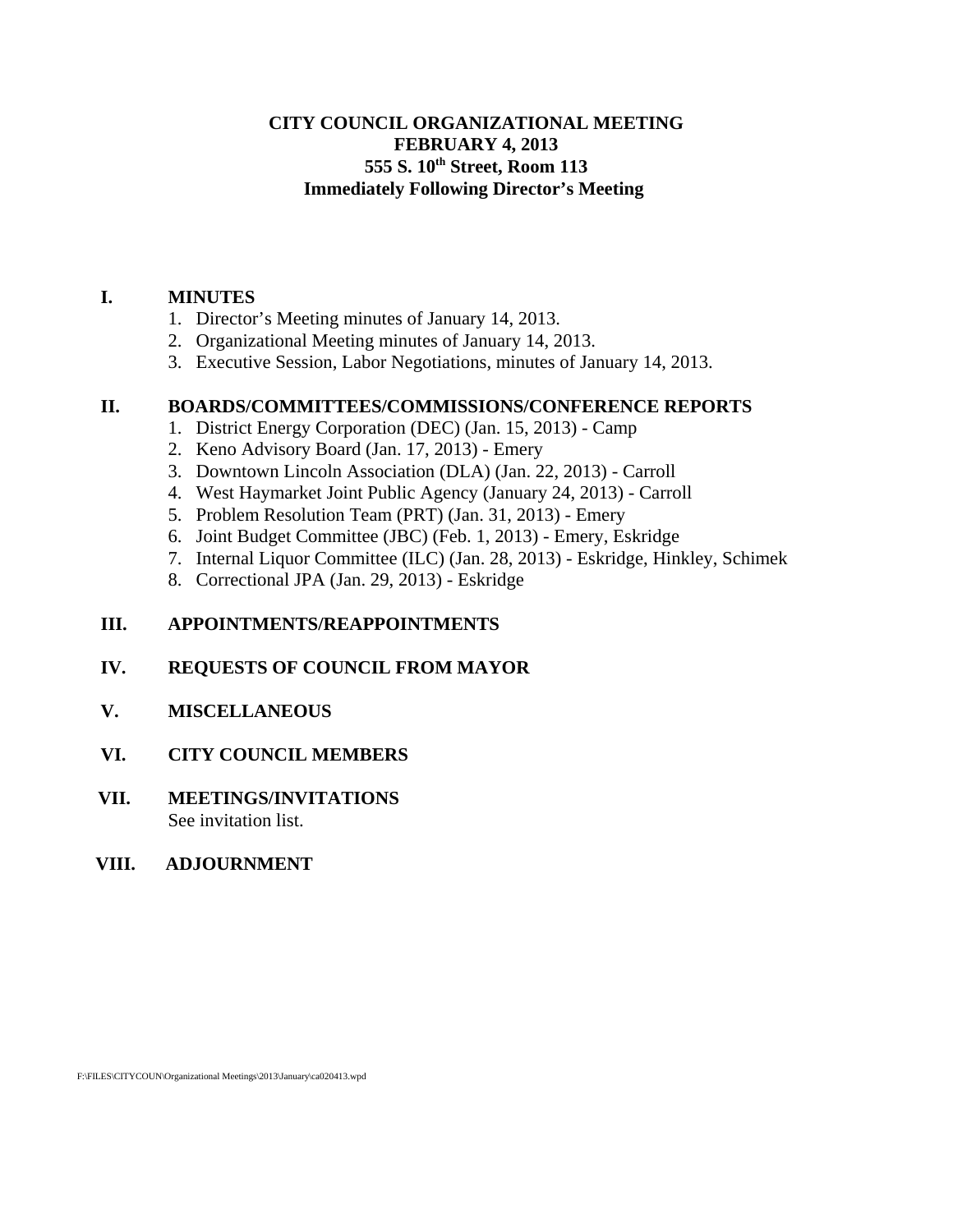### **MINUTES CITY COUNCIL ORGANIZATIONAL MEETING FEBRUARY 4, 2013**

- **Present:** Carl Eskridge, Chair; Jon Camp, Vice Chair; Lloyd Hinkley; Gene Carroll; Doug Emery; Jonathan Cook; and DiAnna Schimek (2:30 p.m.)
- **Others:** Rick Hoppe, Chief of Staff; Trish Owen, Deputy Chief of Staff; Denise Pearce, Senior Policy Counsel; and Rod Confer, City Attorney

Chair Eskridge called the meeting to order at 2:14 p.m. and announced the location of the Open Meetings Act.

#### **I. MINUTES**

- 1. Director's Meeting minutes of January 14, 2013.
- 2. Organizational Meeting minutes of January 14, 2013.
- 3. Executive Session, Labor Negotiations, minutes of January 14, 2013.

Eskridge stated the minutes were distributed to Council Members. With no corrections the minutes were approved.

### **II. BOARDS/COMMITTEES/COMMISSIONS/CONFERENCE REPORTS**

#### **1. District Energy Corporation (DEC) (Jan. 15, 2013) - Camp**

Camp stated at their DEC annual meeting did elect officers: Hudkins, Chair; Camp, Vice Chair; and Nelson Secretary Treasurer. Schorr now represents the County. Main projects are continuing in the West Haymarket. Our sales are fine. We act as a conduit generating the energy and selling to the State, City and arena. We also look ahead. Much like LES we do contacts for the future. Also, working on the 1526 Building. Adding capacity, running underground pipes and will furnish the energy. There will be an International Meeting in Miami in June, and will attend with Nelson, who will present, and a staff person.

#### **2. Keno Advisory Board (Jan. 17, 2013) - Emery**

#### **& Joint Budget Committee (JBC) (Feb. 1, 2013) - Emery, Eskridge**

Emery stated he would combine the **Keno Advisory Board** and the **Joint Budget Committee** in this report. When we started with Keno funds, and distribution, it was determined to put 40% of the yearly away until the fund was one million dollars. With the fund at a million the question is what to do now. We discussed with the Keno Advisory Board an idea from the County in putting together a 2 year program which would benefit all. An RFP issued to try to cut down on recidivism rates, or people in jail. Looked at continuing to take 40% and distribute. Take 60% with \$10,000 kept in the JBC as an emergency fund. For the next 2 years will try to run the RFP and provide \$45,000/year to decrease the recidivism rate. All should have seen the Keno Advisory Board distribution which will be before Council in the next couple of weeks.

Eskridge added there was discussion on this being a 2 year project. Now soliciting programs and ways to address recidivism to keep people out of jail. Some felt this was more a County problem than a City problem, but it is joint. The County is more responsible for the jail. Costs of incarceration is not only County's costs as families encounter costs, with many community costs.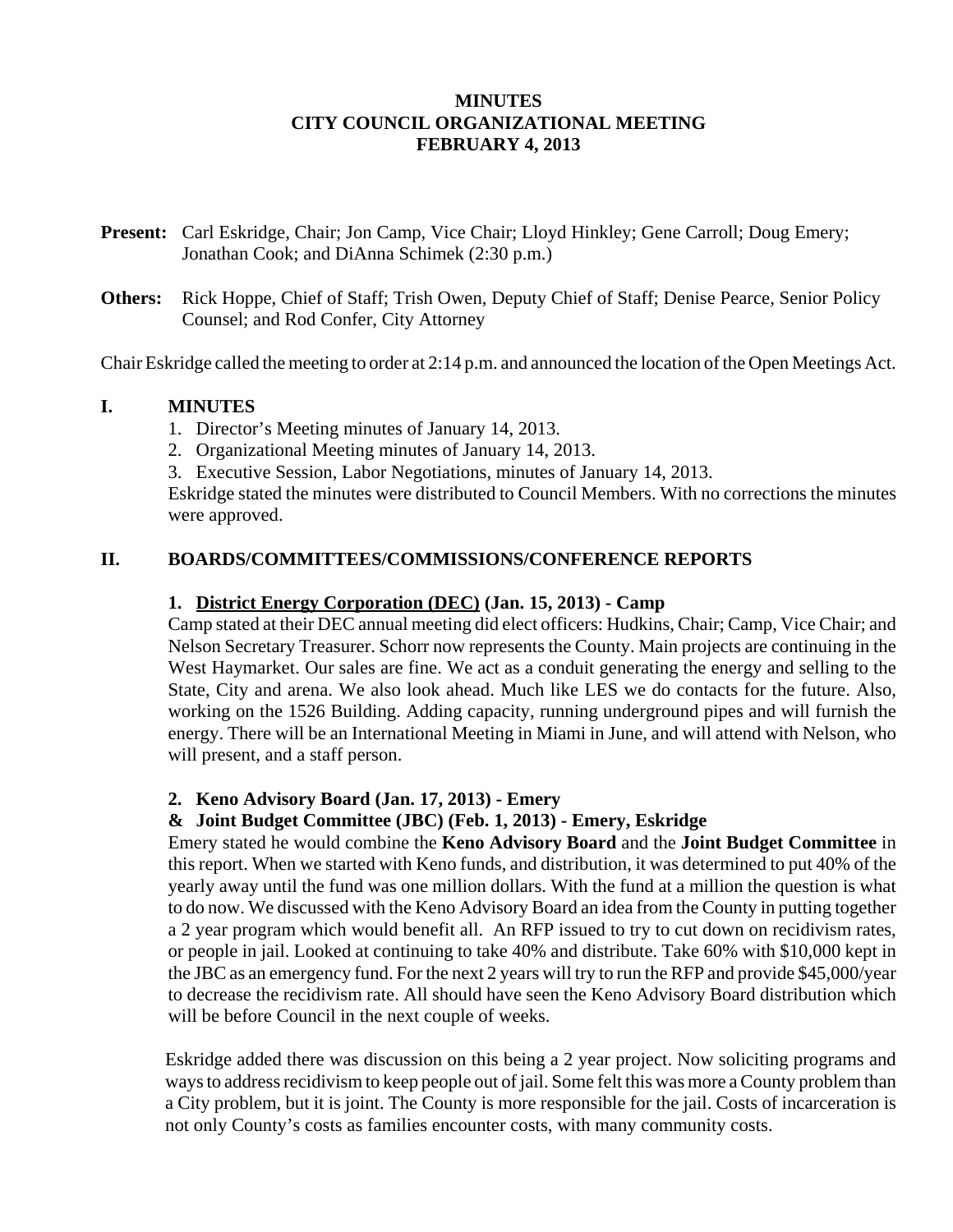Emery gave an example. If people were trained, possibly with a food handler permit, when released, they could go to work as a food handler. Now they need training, which may delay getting the permit. The longer the delay of not being employed perhaps the higher chance of recidivism. Hinkley asked if counseling enters? Emery replied no, would try to get them on their feet. Possibly housing, or other items. We will issue the RFP stating this is what we want to accomplish, tell us your programs, how you would run versus us designing a program, with perimeters, saying we'll do for you.

Eskridge added another idea was a need for parenting classes, items specifically like learning what it's like to be a good father. One program suggested.

# **3. Downtown Lincoln Association (DLA) (Jan. 22, 2013) - Carroll**

Carroll stated the DLA received a presentation from Design Workshop on the P Street Corridor. An abbreviated presentation versus what was shown publicly on Wednesday night, when people had a chance to vote. Carroll thought they had very good changes, working well with the retail environment to see what is wanted, and it worked out with no loss of parking. Working with Public Works on the defined parts of the parking system. They understand they're in a time crunch with the funding requirements, but on task. Eskridge asked if they will present to Council? Hoppe replied it could be arranged. Carroll stated part of TIF money. Camp asked if it needs final approval from Council? Hoppe, before committing an answer, will check.

# **4. West Haymarket Joint Public Agency (January 24, 2013) - Carroll**

Carroll stated they received a presentation by DEC. The building is up with hot water running to the arena for heat. Approved running DEC piping south to  $6<sup>th</sup>$  and O Streets for a new office building to be built. Approved Olson and Associates to do testing on the new pedestrian bridge. Did order a Dasher Board System, the hockey board system, at a cost of \$191,000.00. They built the Dasher Board in concrete anchors and now pouring the main floor of the arena. If we have a need for ice, it is being built into the floor and will be available.

# **5. Problem Resolution Team (PRT) (Jan. 31, 2013) - Emery**

Emery stated the PRT has 6 active cases. Bad news is 3 of the 6 have been on for a considerable time and in various stages of legal action to allow us to mediate problems, and bill to the owner. Much like what the PRT did with the project which had the rocks. We went in, re-mediated and charged back, which is what we intend to do and see if we can move these 3 specific projects. Otherwise we probably are in as good of shape which we have been for a while with total projects.

Hinkley asked if all projects relate to real estate? Emery replied yes, all residential areas, and the most difficult of the difficult. We tried multiple approaches with each for at least 3 years, with 2 on for almost 5 years. With one house we finally found a way to attack a couple months ago, and the project has gone well, now being rid of the worst of the problem. We seen to have the person's attention. They're paying as it's on their property tax to pay us back. Developed a strategy, and convinced judges. Before we often didn't see the same judge but now have 3 to 4 inch files making it obvious we've tried everything within reason.

Eskridge heard from the Everett Neighborhood Association about a property, 5 or 6 blocks south of here, anything on this property? Emery replied we have to remember it may not all get to the PRT as it needs multiple agencies involved. There needs to be at least 2 agencies. Lot of projects have the question of, why aren't you dealing with it, with the answer being it's not in our purview.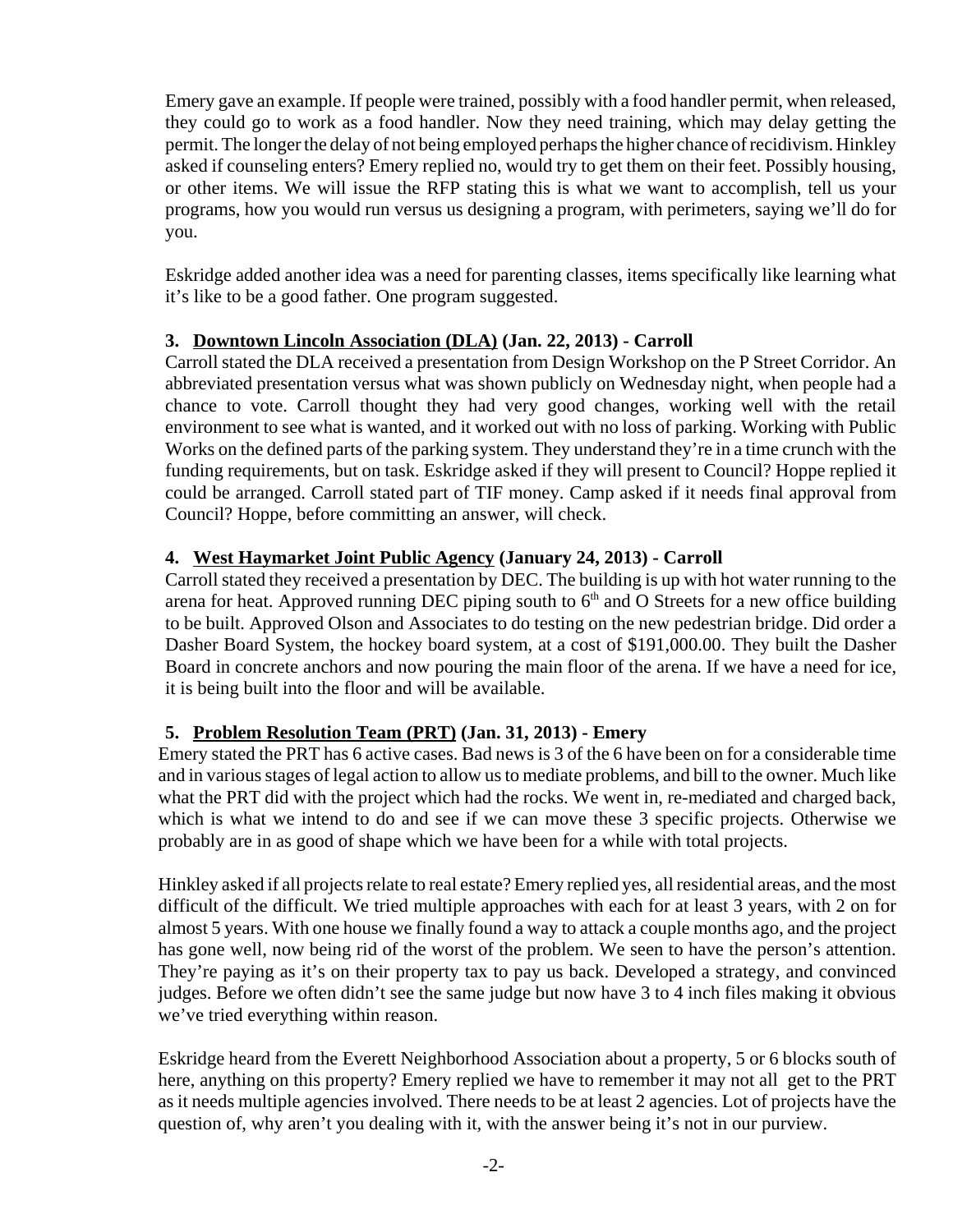### **7. Internal Liquor Committee (ILC) (Jan. 28, 2013) - Eskridge, Hinkley, Schimek**

Eskridge stated at each meeting we receive statistics from Cornhusker Place. They highlight data, let us know of particularly problematic bars in terms of numbers of people brought to them, blood alcohol content numbers, and some individual ages. This information is very helpful to track. We previously asked that a few bars be looked at and now seeing some interesting things at certain locations.

 Eskridge added they discussed taxies. A couple bar owners are members of the ILC and they're very pleased with the new taxi service. The location on 14<sup>th</sup> and O street, especially the south side of O Street, needs some improvement on how well it works.

He stated server seller training on line, functioning, and working. Needs a little tweak but in good shape. The Entertainment District originally was envisioned as a specific area close to the arena, and now being envisioned as possibly a broader area. Discussing how this will be defined.

Camp asked with more taxi companies coming, has this affected the rates? Hinkley stated they're not unhappy about the taxi service, possibly a little unhappy with pickups. Camp stated he's curious with competition and the rates? Confer stated rates should be regulated by the Tourist Commission. Eskridge believes there's 2 different rate structures. One rate structure for those here before and then for Happy Cab. Camp asked if this could be checked? With different companies possibly assume a lower structure? Eskridge replied the rates were lower. The old company maybe looked at the lower rates, not sure. A big advantage of taxi ridership increasing since the rates were lowered.

Hinkley stated this statistically new area opened his eyes. Lots of pickups not from the bars, but from home parties, and he wasn't familiar with the activity in this area. Also, shocked by the number of 14 to 16 year olds.

### **8. Correctional JPA (Jan. 29, 2013) - Eskridge**

Eskridge stated the Correctional JPA had a couple of finishing issues with the jail. One a floor resolution, needing to be done, and another item. Expect resolution by the end of this month and then the facility will be turned over to the County. They estimate in five months they will have staff trained. They expect the jail to be open on approximately August  $1<sup>st</sup>$ . Emery asked, then the JPA goes away? Confer stated probably will have through paying the bonds.

### **III. APPOINTMENTS/REAPPOINTMENTS**

Pearce stated the Audit Advisory Board has reappointments. Also, the Mayor has 3 appointments this March. Your appointee is Jason Christensen, who is willing to continue serving. She then distributed a handout. Applicants for the Audit Advisory Board is the first list, then a list of applicants for the Internal Audit Review Committee. Council sits on this internal board along with a member of the Mayor's office, and City Auditor. All names included. She stated to let her know if Council wants to see any of the applications. Who would you like to have in the resolution for the Council to vote on? Possibly discuss this week, or think about it, and revisit next week?

Cook thought the Chair. Eskridge asked if Council only selects one? Pearce replied yes. Let her know who Council wants in the resolution and she'll submit. Eskridge asked if anyone had problems with Mr. Christensen serving in that role? Short discussion, with agreement.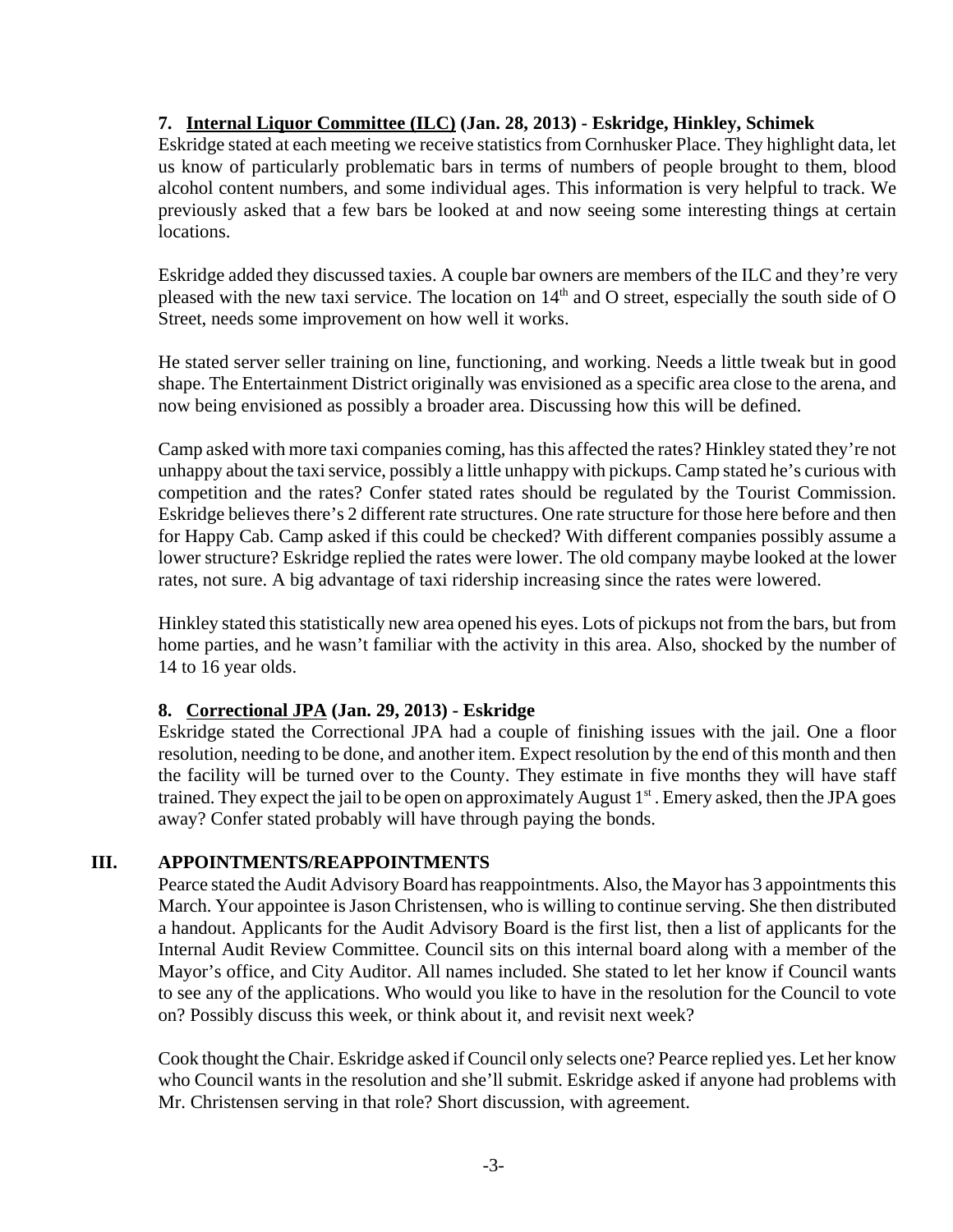# **IV. REQUESTS OF COUNCIL FROM MAYOR**

Hoppe stated Councilman Eskridge and he has scheduled pre-councils for next week. One on 2013 roads projects with Public Works giving a presentation. The other a presentation on the horizontal water well legislation coming to Council the next week. We thought worth the time to see a little of what's planned dealing with water and the issue coming this summer assuming there's drought.

Eskridge stated there is President's Day and then a couple Council Members will be gone for a short time. This seemed a good time to put these issues together for next week.

# **V. MISCELLANEOUS**

Eskridge stated the Consolation Task Force was discussed at the Commons Meeting, where it was clarified Council will have 7 members on the Consolation Task Force. Sent to Council the results of names we had from last week. Do think if we had been told initially we had 7 then each of us would have chosen 1. Discussion on who our candidates are considering the County's selection regarding needing certain characteristics?

Carroll stated Council went through the process. The Chair calculated based on totaling the top 7 from all Members. Do think probably the first 6, with a tie for  $7<sup>th</sup>$  place. Possibly decide the tie of who gets to represent as No. 7 person, but think the top 6 are selected now will decide on the  $7<sup>th</sup>$  person.

Camp stated we didn't have a defined process, just a ballot, which concerns him. Feel it's important, for us as a whole, to look at qualifications. Everyone who applied brings something to the table. Did think a strange way to send out without discussing, with no defined process. I understand what Eskridge put together. Did want Gruntorad. He was the only one who contacted me last November, when this first came out. Think it's important to discuss if you want someone with a specific background. Can't recall if anyone had enforcement and we'll talk about the police and sheriff's departments consolidation. Did look at these elements, and what we want in a way of past Council Members, and how far removed. Any elected officials wanted on the list, or not?

Emery stated the first problem was hearing we'll each submit a name. But 12 people doesn't amount to 10. We assumed it was 5 from the County and 5 from us. Did mention to Raybould and Schorr I felt this was a little unfair to Council. Originally everyone would submit a name, and we were not being allowed to do. The Mayor also picks 1 name. Probably makes little difference if 11 or 13 people. Don't know, even with the initial assumption of each submitting a name, how we would have the pieces together, like you're asking. Emery said he understands what Camp is saying, but which job does your appointee fit? How do you control other appointees, making sure they fit the niche? I feel the decision would be if it's a workable group. Someone we obviously missed?

Schimek stated the County has 5 appointments. Do think to go with our first choices. If some have the same first choice then go back. Also, there are 6 people who came in first with tabulating, and 3 slightly under the 6. We could take the top 6 people and vote on the 3 right under them. Cook stated the next 2 in line have same tabulated scores.

Eskridge stated it seems if we want to choose Gruntorad for the position, everybody's first choice would be on the list. The other 2 top vote getters would then be elected as well. Cook added if you know that everyone's first choice is honored, it seems reasonable.